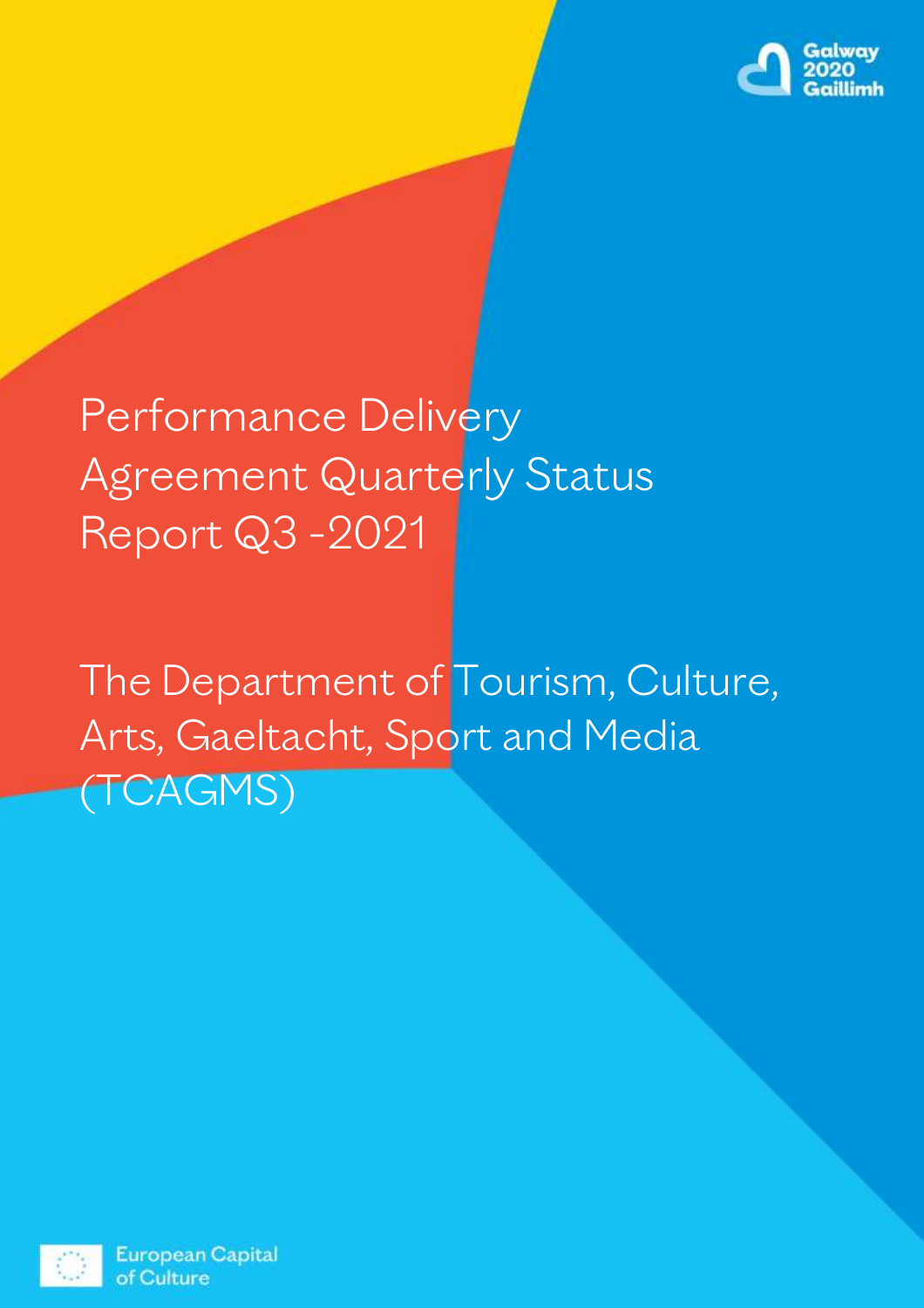

# Quarterly Status Report

# Performance Delivery Agreement

Between

# The Department of Tourism, Culture, Arts, Gaeltacht, Sport and Media (TCAGMS)

and

# Galway Cultural Development and Activity Company Limited by Guarantee T/A Galway 2020

Introduction

Galway Cultural Development and Activity CLG has undertaken to hold a quarterly reporting meeting with all public funders and a separate bi-lateral meeting with the Department (TCAGMS) on progress against milestones under the Performance Delivery Agreement signed on 6 November 2018.

This report includes progress on meeting agreed milestones under the key performance indicators outlined in the Agreement and includes the following sections:

- Overview of progress on delivery of the cultural programme;
- Updates on governance arrangements, risk management and staffing;
- Progress on the corporate partnership programme; and
- Progress on the monitoring and evaluation, and legacy programmes.

This report is accompanied by an Independent Accountant's report confirming that best financial practice has been applied in respect of the expenditure for public funds being drawn down under this agreement.

## Cultural Programme Update

Cultural Programme Events Q3 2021, July 01 to Sept 30.

Galway 2020 continues to work closely with all key stakeholders on the delivery of our programme of events within the safe parameters of the public health guidelines and government restrictions.

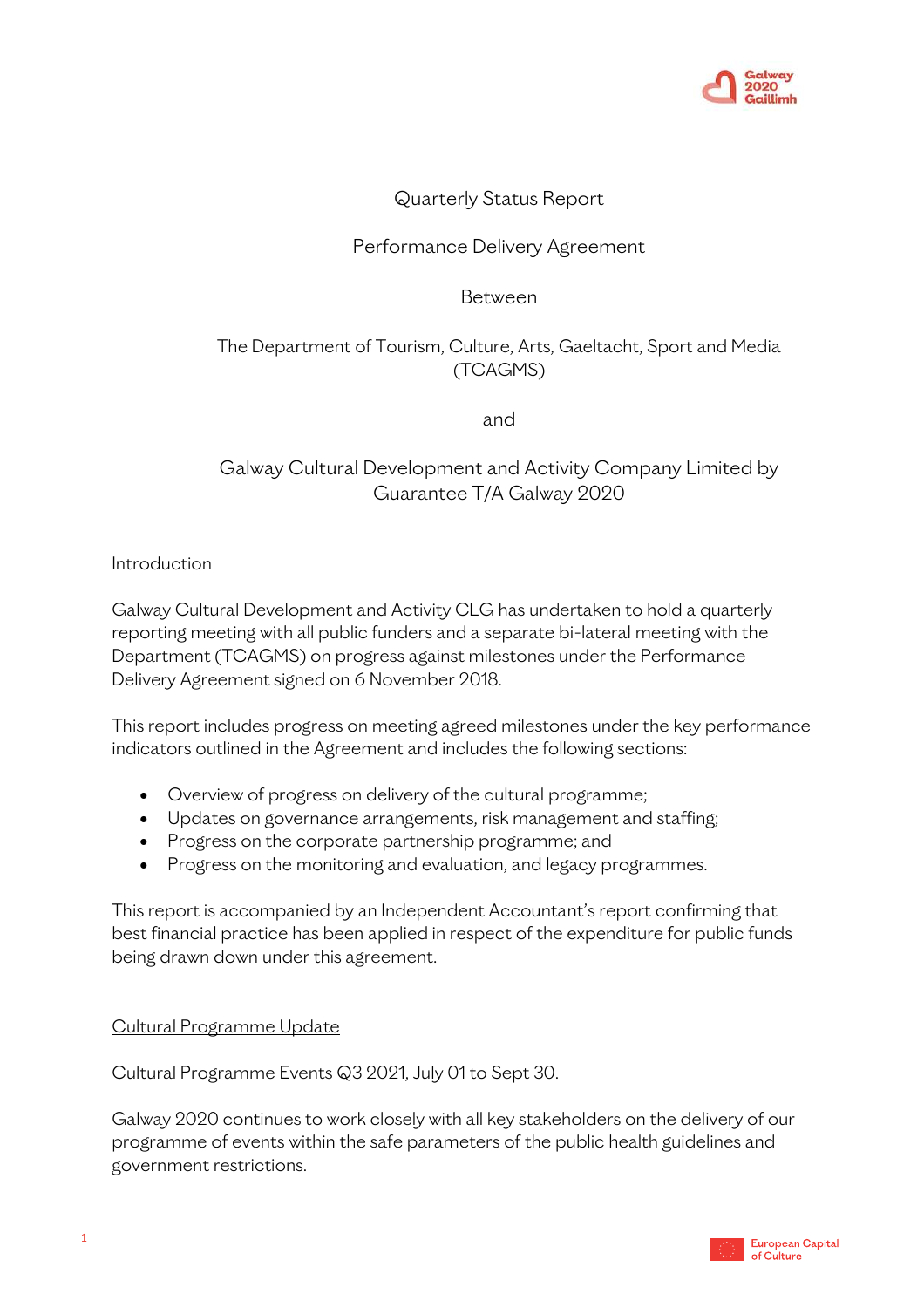

The following events took place between July 01 and Sept 30, 2021.

1. Galway Community Circus - International Conference Online 10 & 11 July 2021

Head, Heart, Balance: The Art of Funambulism Conference took place on Friday 10 and Saturday 11 of July, 2021. The conference was free and part of Wires Crossed, our Creative Europe funded co-operation project between Ecole de Cirque de Bruxelles, Galway Community Circus, The Serious Road Trip Romania, Université libre de Bruxelles and the European Funambulism Network that supports artistic and participatory excellence in funambulism.

The conference was all about funambulism, the art of walking on a wire with a balancing pole. It featured 5 sessions over two days with presentations and roundtable discussions about wirewalking, a live stream canal crossing from Brussels, the premiere of Galway Community Circus' short film 'Step Off', performances and more.

The second session was titled Wires Crossed: Legacy of Galway 2020 European Capital of Culture.

Wires Crossed is a European-wide community participation project revolving around funambulism. As one of the first big circus projects for a European Capital of Culture, Wires Crossed has accomplished a great deal with legacy plans in tow. This session discussed everything about the project from conception to impact to legacy, the partnerships, the capacity building that occurred and more. This session ended with the premiere of 'Step Off', a short film by young Galway Community Circus members commissioned by Galway 2020.

**2.** Galway International Arts Festival - Mirror Pavilion Leaf Work, Derrigimlagh Bog, Connemara 28 August - 18 September

Mirror Pavilion by John Gerrard was a response to the escalating climate crisis and fearlessly pushed the boundaries of digital art using simulation. Gerrard took digital technology, usually employed by the commercial gaming industry, to create virtual worlds that simulated extremely detailed and authentic landscapes.

Leaf Work, located at Derrigimlagh Bog in Connemara, presented a lone melancholy virtual figure on the LED screen of the Mirror Pavilion, clad in oak leaves. Derrigimlagh Bog was the transmission site for the first transatlantic radio signal from the Marconi station in 1907 and the landing place for Alcock and Brown's first ever transatlantic plane crossing in 1919.

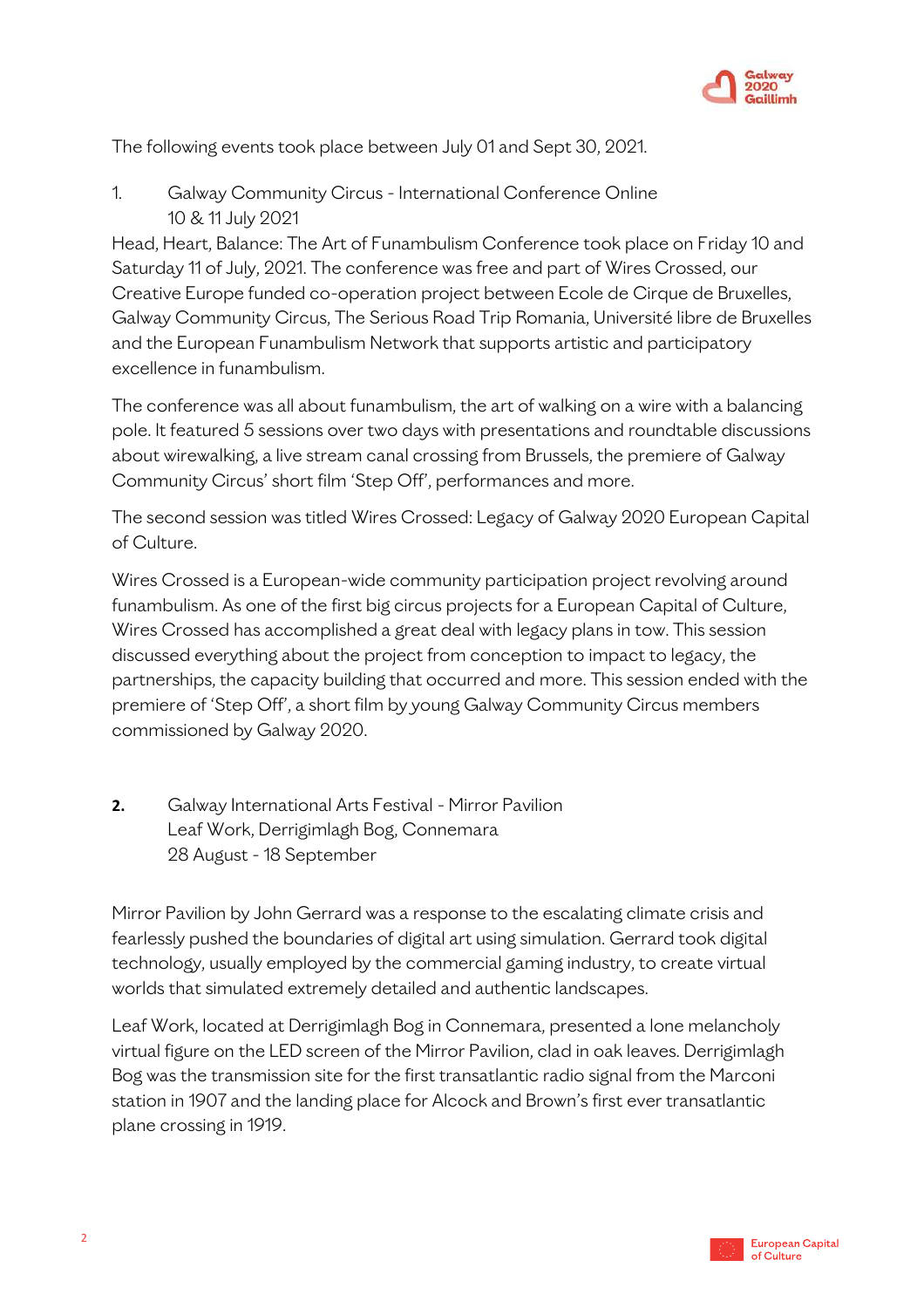

The leaf character performed a lament for the effects of these and many other accelerating human technologies upon non–human worlds. She walked a slow simple circle within a choreography based on the position of the sun. Her sorrow is the antithesis of the dynamism and confidence of Corn Work.

# **Total Visitors 8,514 (average of over 400 per day). Number of days: 22 days (28 August - 18 September 2021 9am - 9pm)**

3. Sruth Na Teanga- Remount as part of Galway International Arts Festival Galway Airport 1-18 September

Sruth na Teanga was an intimate journey through the epic story of the Irish language.

Audiences could embark on an adventure in this immersive theatre show, through worlds where the legendary Fianna, Ireland's Golden Age, and the Great Famine all came to life.

Branar combined live performance, puppetry, animation and an original score that both engaged and enthralled audiences of all ages and was suitable for all levels of Irish and English.

# **941 audience members, 104 performances. (10 patrons per performance)**

- 4. Ar Ais Arís Remount as part of Galway International Arts Festival
	- Woodquay Galway
	- 7 12 September

A Virtual Reality experience that merged dance, original song and arresting performances, transporting audiences through the breath–taking landscape of Connemara. This visually evocative work captured the emotional journeys of migration which have impacted this island for generations.

The journey started on a pier in Casla, Connemara as a mother silently said goodbye to her first born, off to America and never to return, a piece based on Máirtín Ó Cadhain's short story, An Bhlian 1912. Then on to a mountain top as a woman emigrates home from England, inspired by Nóra Mharcuis Bhig by Pádraic Ó Conaire. The journey finished in a therapy room, as a modern woman faces issues inherited from generations of displaced women, inspired by Nuala Ní Dhomhnaill's collection of poetry The Assimilated Merfolk.

Ar Ais Arís took place by the River Corrib, where you could feel the wind and then lose yourself in this powerful, provocative and contemporary take on some of the finest writing in the Irish language. Commissioned as part of the Aistriú project by Galway 2020, in association with NUI Galway.

## **42 showings, 250 audience. (6 patrons per performance)**

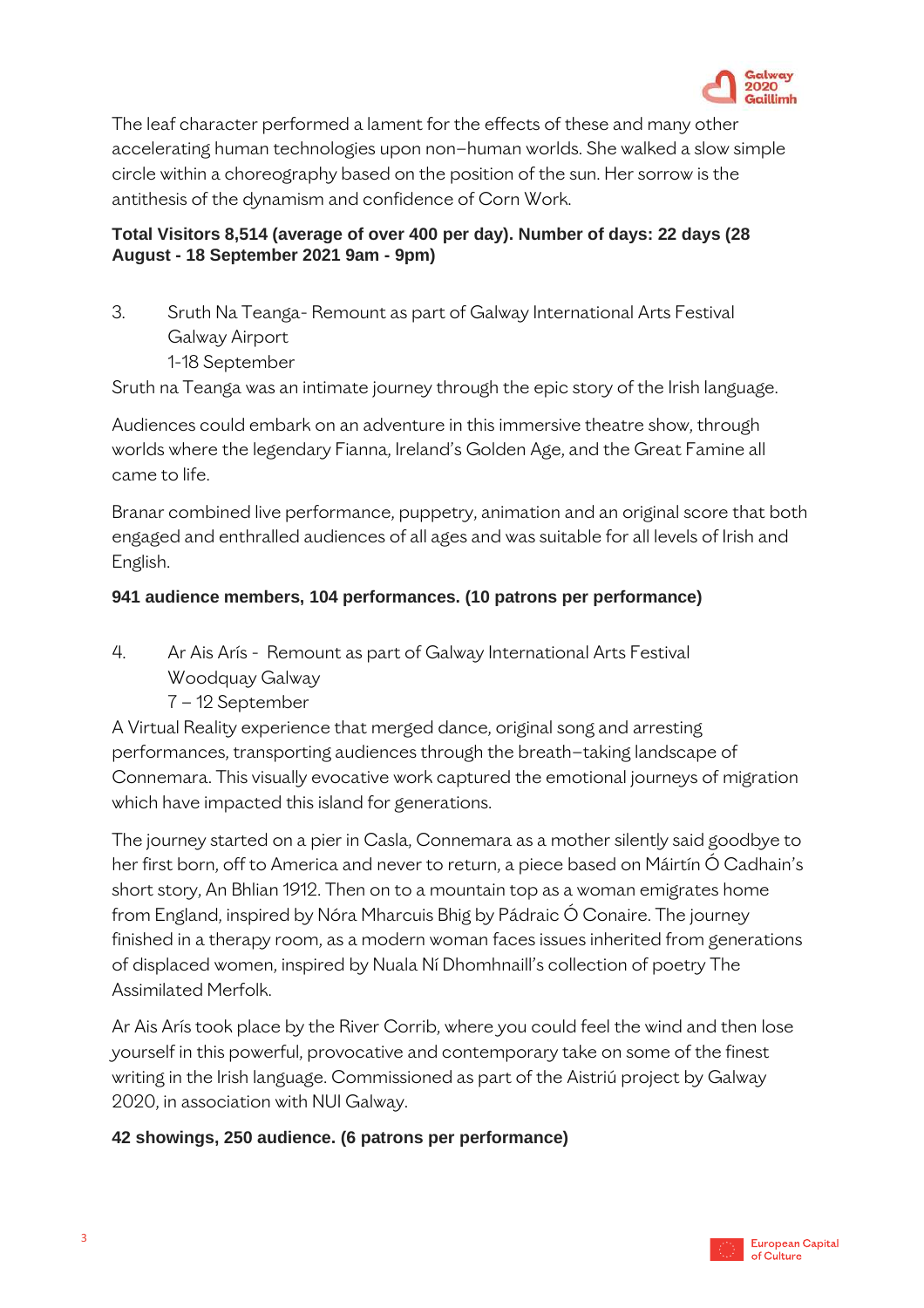

## 5. Gilgamesh-Macnas

Online, Streets of Galway 12 – 19 September

On the 12 September, Macnas premiered Gilgamesh, a 22-minute short film at the Town Hall Theatre.

A Galway 2020 commission, shot on location around Ireland earlier this year, the film was inspired by the Epic of Gilgamesh - the oldest surviving work of world literature; an epic poem with themes of love, power and death that are relevant to the present day. Firmly rooted in the landscapes of Ireland, this was a beautiful Macnas-infused interpretation of an ancient story, the first ever hero's journey written over 3,000 years ago.

Gilgamesh received its UK premiere at the London Irish Centre on Thursday 16 September and was available to View On Demand for 48 hours only on 18 and 19 September 2021.

6. Hope It Rains: Drowned Galway – Outdoor Photo Montages 18 September 2020 – 3 October 2021

Set against familiar Galway views utterly changed by sea-level rising and floods, works included Irish and Palestinian artists: Sohail Salem, Emily Ní Bhroin, Deirdre Kennedy, Jeni Roddy and Arran Murphy with participants from Gliondar, Athenry Community Arts Group. Artists imagined how we might cope with this enormous and imminent change and asked the question: How close does the future have to come before we care enough to act?

# **7.** Studio Drop on Inis Oírr

21 June – 17 September

Studio Drop was an architecture and design project, originally commissioned by the arts organisation Drop Everything for Galway 2020, European Capital of Culture.

Designer Jordan Ralph and a team of Drop Everything collaborators designed and built an off-grid artist studio space on the remote and beautiful island of Inis Oírr.

The Studio was a cylindrical structure, with a window looking out to sea, designed as a space to think, read, write, and develop ideas. Interior design features included a hammock style daybed made from a trawler net washed ashore during a winter storm, salvaged by local fisherman.

# 8. Livefeed

Livefeed completed its 2 year programme of events and workshops under the Galway 2020 programme at the end of April. Q3 saw the project release its short documentary [Livefeed, The Making Of..,](https://www.youtube.com/watch?v=-TRz-LFhnh0&t=901s) in September along with a much welcome and celebrated

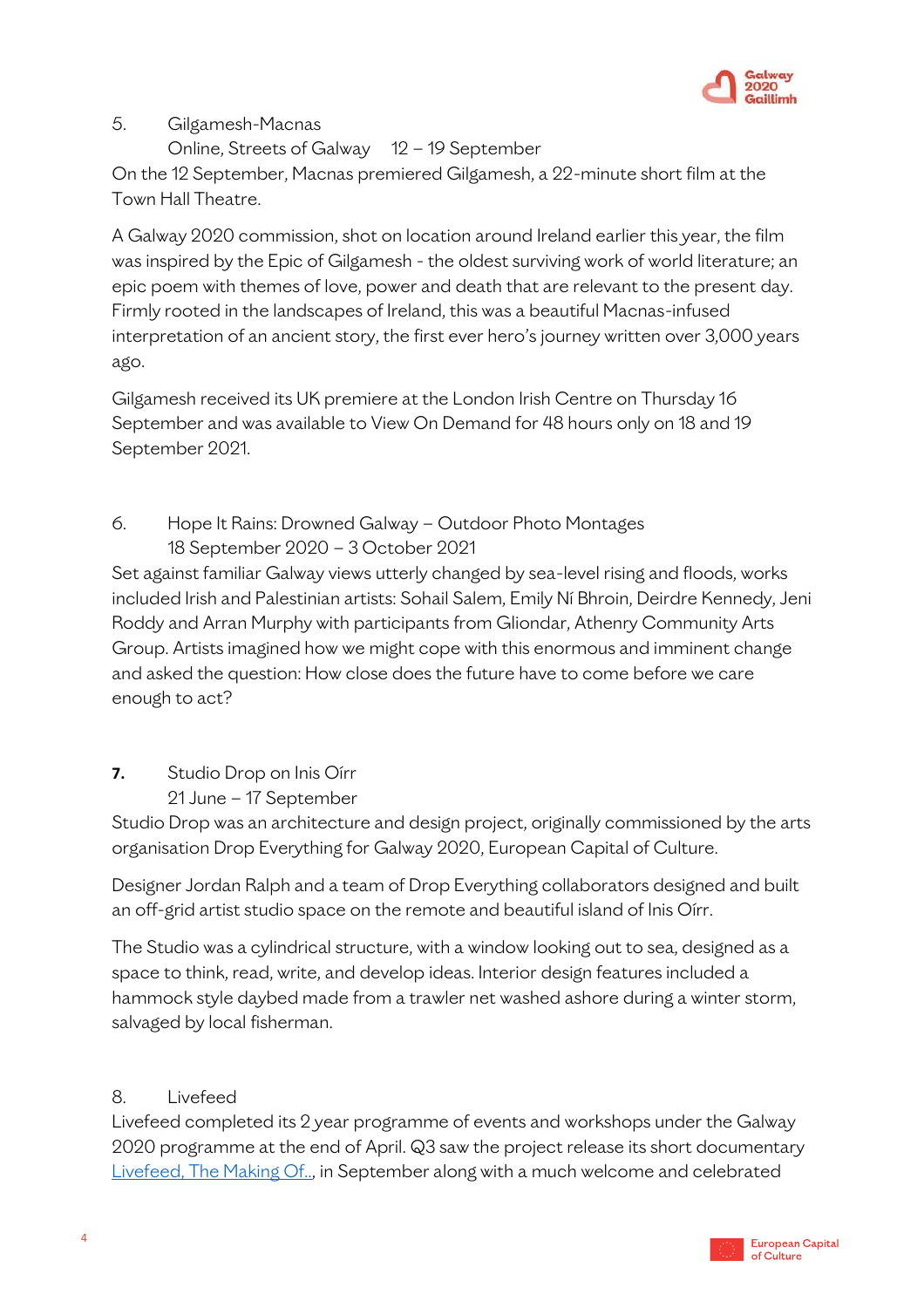

return to performing in front of a live audience at the Galway 2020 Hub on Culture Night. The project is now actively exploring its legacy options and is firmly committed to remaining in place and continuing to develop.

# 9. EYE on the Edge

The **EYE** on the Edge festival was delivered in late April and following this Q3 saw the volunteer team of young people who curated the festival remain in place to prepare to present the learning from the project at the European Parliament in Strasbourg in October as part of the **European Youth Event** and also to scope out a new project from the group that would focus on social activism and young people.

# 10. Small Towns Big Ideas

The large majority of the Small Towns Big Ideas projects that could be delivered were delivered by the end of April, as outlined in the 2021 Q2 Report. However, there were 2 projects that could not be completed within that timeline - The Foul Sound and Take Back Our Past:

- The Foul Sound this project brought GMIT Letterfrack furniture design students and selected artists together from May to July to explore wood and sound. The collaboration created a number of pieces in wood and other materials which will be presented as a mixed media exhibition in Letterfrack this December, see [The Foul Sound.](https://galway2020.ie/en/event/the-foul-sound/)
- Take Back Our Past a 1-day festival in Lettermullan in early September celebrating ancient coastal community traditions through a programme of food, music, storytelling and other activities, see [Take Back Our Past.](https://www.cuigéal.ie/carraig-iolar)

# **End of Project Evaluations**

The company is in the process of completing final project evaluations with all cultural partners and finalising Project Evaluation Reports. These are in-depth reviews of the projects and include statics on all aspects of the project. Copies of the completed evaluations are available on request.

## International Relations

In September Galway 2020 commenced EU and International Update section on funding and opportunities in partnership with Galway Chamber of Commerce

Announcement of EU Japan Fest commitment to Galway Cultural Organisations until 2023. Application window for applications for funding from 3<sup>rd</sup> to 30<sup>th</sup> September

Hosting of Mr Kogi, Secretary General of EU Japan Fest in Galway in September

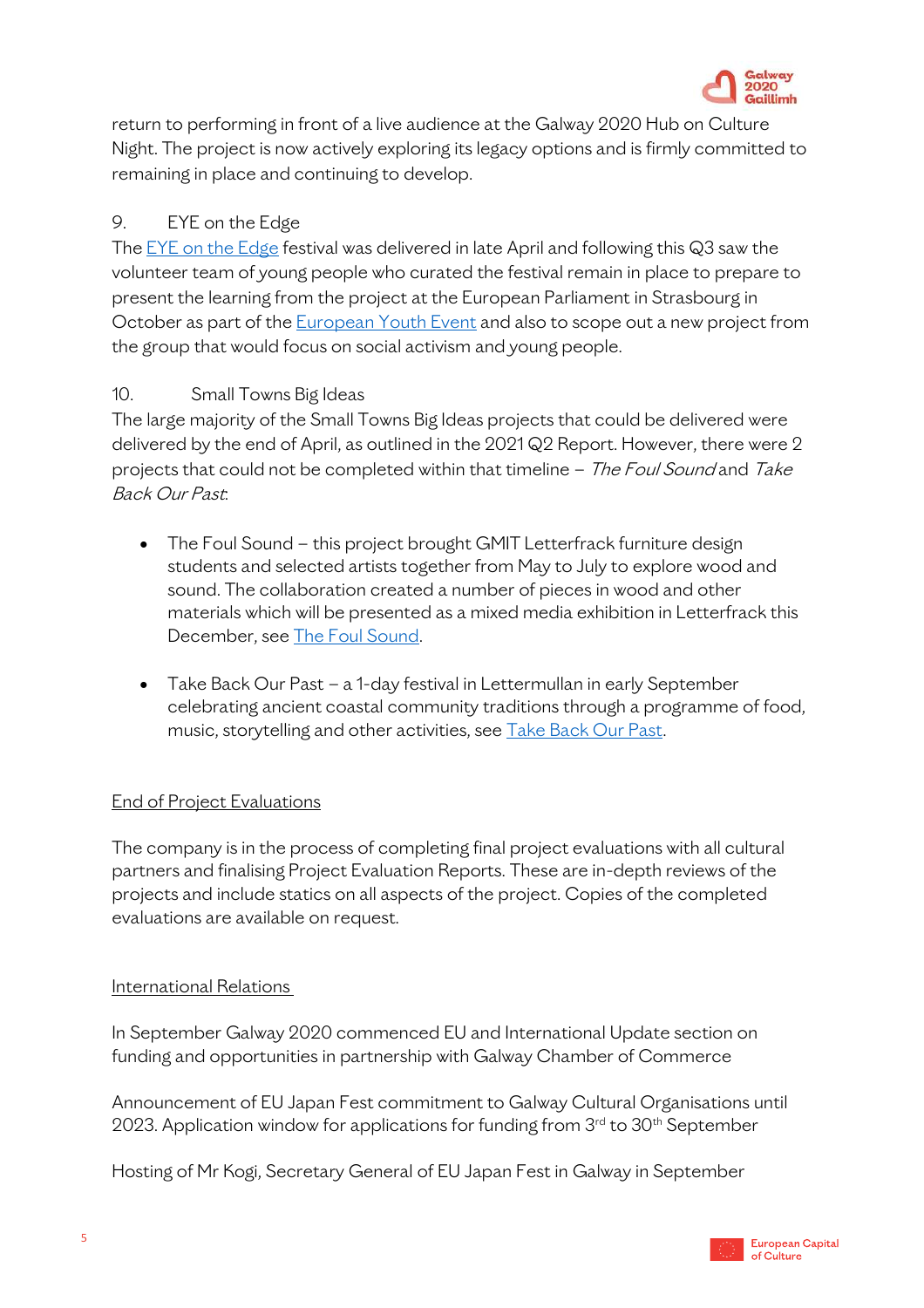

#### Wave Makers Volunteer Programme

**1.** Volunteering at Culture Night

As part of Galway Culture Night, a number of Wave Makers supported events taking place in the mall of the Cornstore and in Merlin Park.





**2.** Volunteering at Melting Pot Luck community event

Wave Makers assisted a multicultural and solidarity community event organised by The Melting Pot Luck including food and music, by serving food, meeting guests and tidying up the venue.



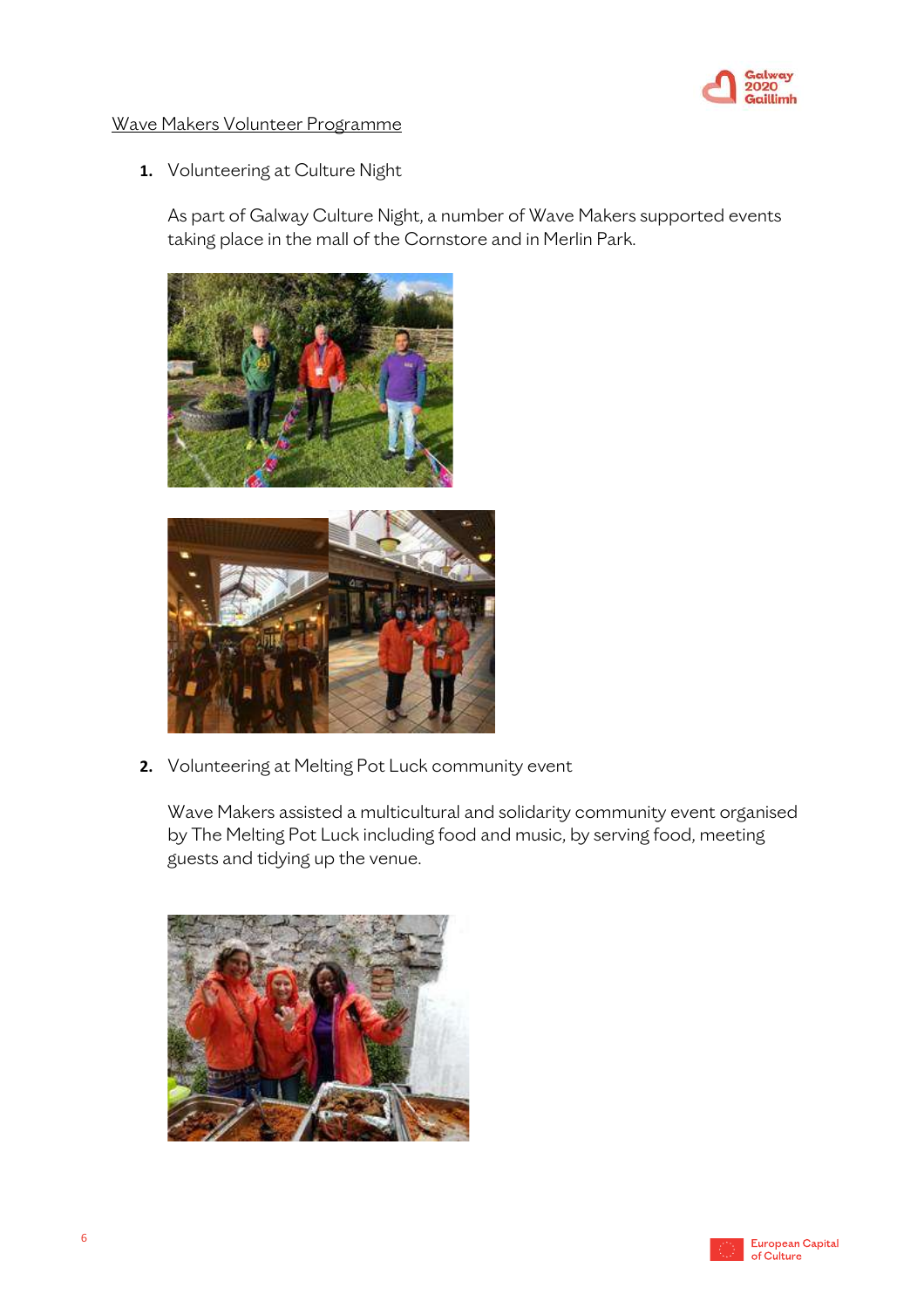

**3.** Escorting Eu Japan Festival secretary general, Mr Kogi, to Galway Chamber of Commerce

Two Wave Makers were selected to give a warm welcome to Mr Kogi, EU Japan festival secretary general, who visited the hub to meet the Galway 2020 team and the Galway Chamber of Commerce for a formal reception where he was gifted a present by the Wave Makers.



**4.** Invigilating Galway Cartoon Festival Exhibition in the Hub

For the second year in a row, Wave Makers are currently invigilating the Galway Cartoon Festival exhibition taking place in the Wave Makers Hub.



**5.** Stewarding at Eyes on the Horizon pop-up events over the course of 3 weekends in October

Over 20 Wave Makers are the official volunteers for 'Eyes on the Horizon', a City Council project produced by Culture Works and funded by the Department of Tourism, Culture, Arts, Sport and Media. Their role includes stewarding and providing information to the public at pop-up events in the city over the course of three weekends in October.

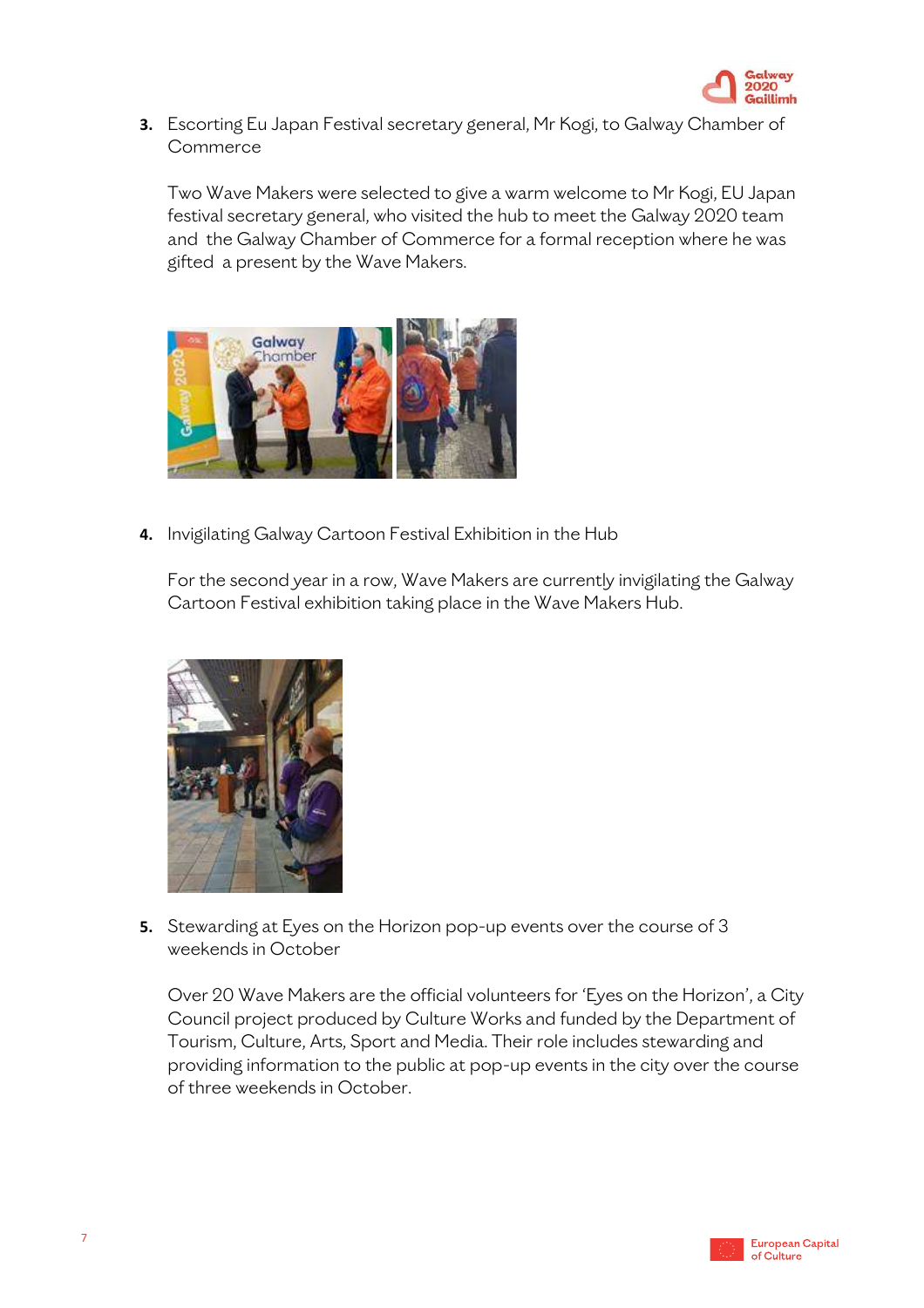



**6.** Invigilating at art galleries as part of Circuit Festival 2021

Following on from the first edition of the festival in 2020, Wave Makers were asked to volunteer at this year's Circuit Visual Arts Festival. They are currently invigilating at 3 different galleries in the city.



**7.** Invigilating at different venues as part of Baboró, International Arts Festival for Children

We are delighted to assist Baboró International Arts Festival for children over the next 2 weeks. 30 Wave Makers are currently volunteering in various venues as part of the festival.

International Wave Makers Programme

1. The Volunteer Manager continues to be an active member of the informal network ok ECoCs volunteer coordinators who meet online on a regular basis and share knowledge, capacity building while also planning exchange between ECoCs volunteers.

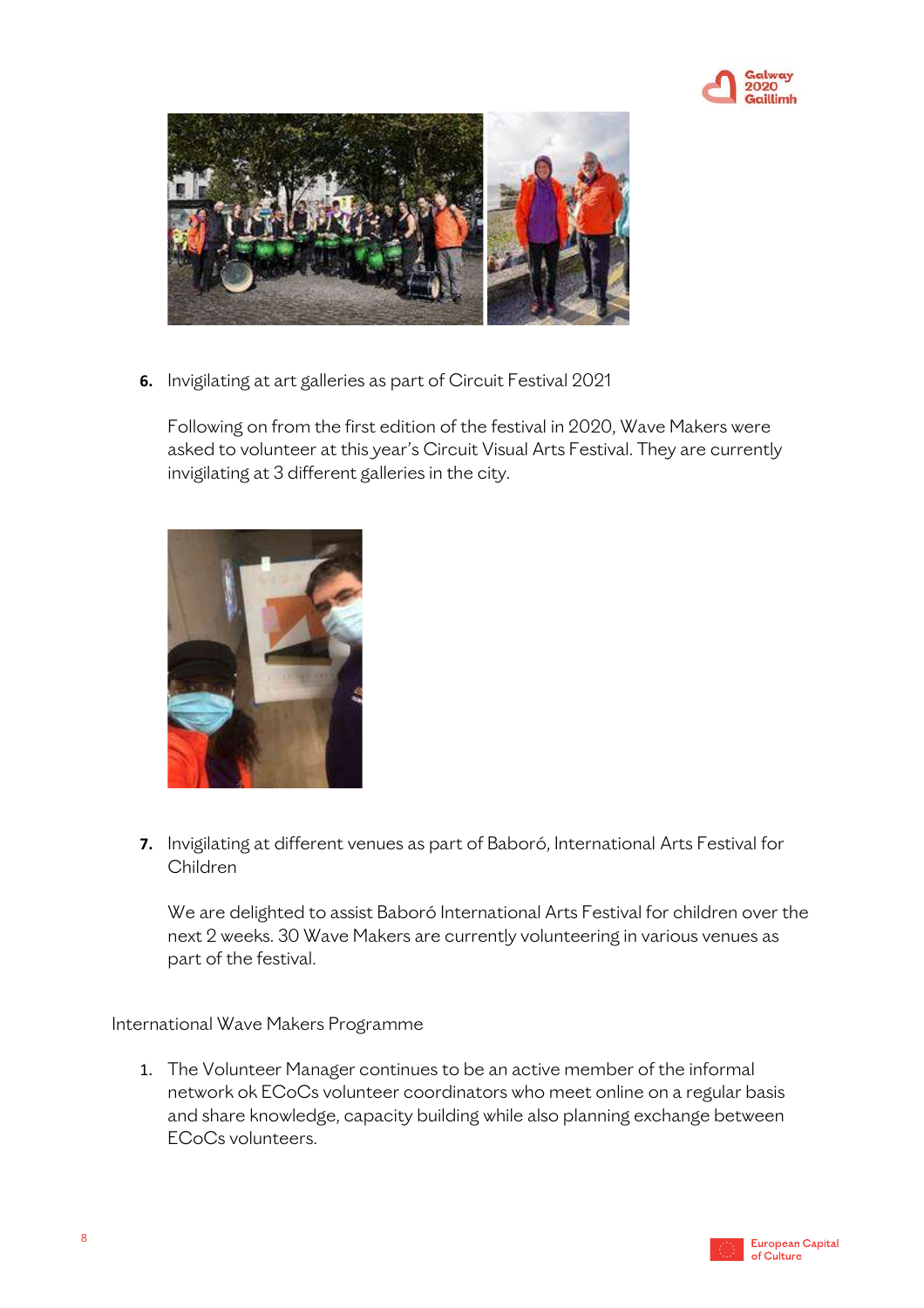

2. Our 'My 5K Perspectives' photography project is going to be featured in an exhibition as part of Faro, candidate ECoC city 2027 within their projec[t Europe](https://www.europeathome.eu/)  [At Home](https://www.europeathome.eu/) . We are currently working with photographer Avi Ratnayake, who curated the exhibition in galway, on a selection of pictures and with one of the Wave Makers participants who is writing the literature piece for the exhibition in Portugal.

#### Legacy of Wave Makers

The Volunteer Manager is working on a business proposal for the continuation of the Wave Makers programme as a resource for the cultural and civic life of Galway city and county and for its contribution towards its tourism.

## Audience Development

Audience development continues to be an ongoing process since 2019. Galway 2020 continue to support cultural partners to expand and grow their audience numbers both nationally and internationally.

As a result of the global pandemic, cultural partners have been required to pivot, and in the most part adapting their planned work and performances for online distribution. Therefore, as a result of this revised content distribution strategy, audience growth for cultural partners has predominately been seen online, within content distribution or streaming platforms and social channels.

To address this adjustment in content distribution The Audience Agency have adapted their data collection approach and data collection tools to take into account this growth.

## Governance

The company is up to date with annual returns, registration of directors, other filings and returns in accordance with the Companies Regulations Office and Companies Act 2014. There is full compliance with the requirements of the Revenue Commissioners in relation to all relevant tax heads and a valid tax clearance certificate is in place for the Company.

Board and Audit Committee Meetings

The Board met on the following dates during the quarter:

1. Aug 20th

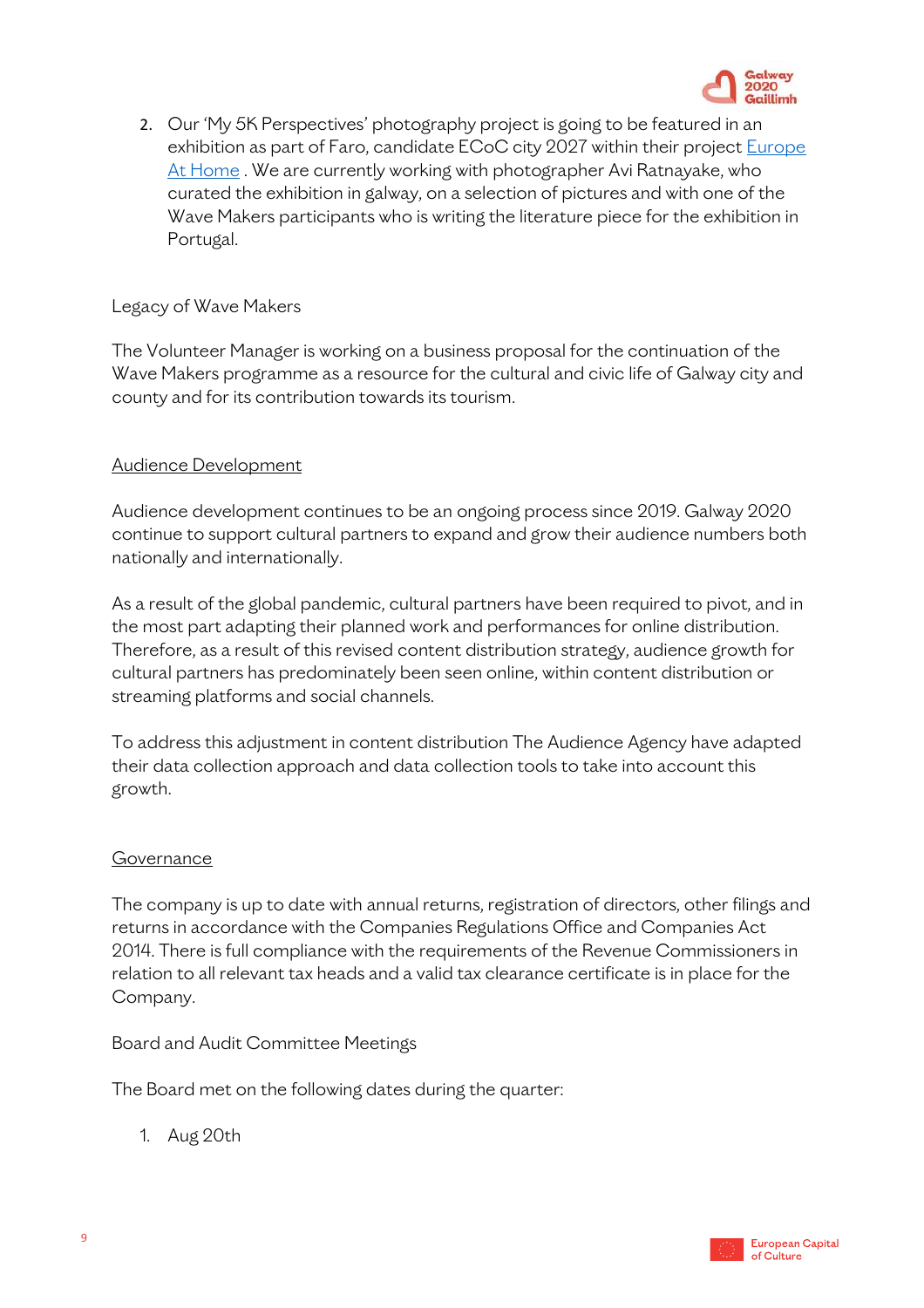

The Audit Committee did not meet in the quarter:

The purpose of the Audit Committee is to monitor the integrity of the financial statements of the Company, reviewing significant financial reporting issues and judgements before submission to the Board. They assess the effectiveness of the Company's financial reporting procedures and review the adequacy and effectiveness of the Company's internal controls and risk management systems. The Audit Committee are obliged to meet at least three times per year. Outside of the formal meetings, the Audit Committee Chairperson maintains a dialogue with key individuals involved in the Company's governance.

#### Dissolution

It has been agreed by the principle funders and the Member's, that Galway Cultural Development and Activity CLG will continue to operate and undertake a stakeholder consultation and strategic legacy planning process from July to December 2021.

A small team remains in place to undertake this scope of work, which includes a broad stakeholder engagement and consultations process to identifying the key legacy priorities emerging for the European Capital of Culture, informing a strategic legacy planning process, setting out the strategic direction for the future of the Company.

The Performance Delivery Agreement (PDA) with the Department of Tourism, Culture, Arts, Gaeltacht, Sport and Media has been extended to facilitate this process.

## Partnership Programme

The table below reflects the closing position of the corporate sponsorship and partnership programme as of Sept 30, 2021, marking the end of the European Capital of Culture designation. The Company continues to hold these cash sponsorship or partnership contributions sperate separate from operations. These funds (€501,141) will be used to pay outstanding programming and operational costs so far that existing resources prove insufficient. The balance of funds will be appropriated towards legacy initiatives, the detail of which will emerge from the stakeholder consultation and strategic legacy planning process that is underway, between July and December 2021. It is the intention of the Company to enable sponsors and partners to further realise the value of their contributions towards the project in legacy.

|             | Cash             | In-Kind   | Total     |
|-------------|------------------|-----------|-----------|
|             | $\hat{\epsilon}$ | '€`       | Έ         |
| Committed   | 968,511          | 1,309,601 | 2,278,112 |
| Realised    | 501,141          | 520,958   | 1,022,099 |
| Outstanding | 467,370          | 788,643   | 1,256,013 |

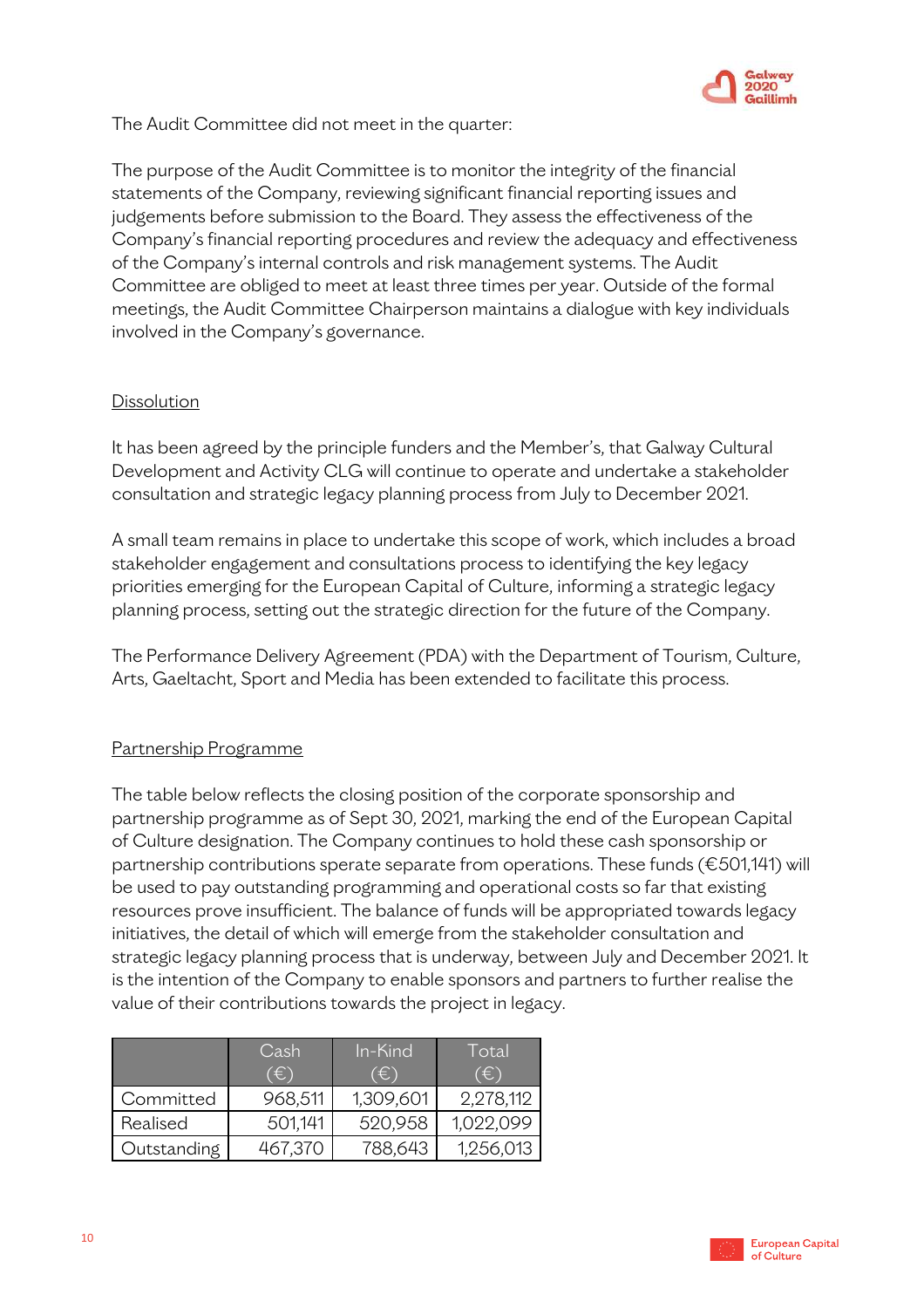

As part of the stockholder consultations process the Company plans has engaged with a number of corporate sponsors, partners and Business Club members, allowing for their input towards the ongoing legacy plans. However, in light of the ongoing health and economic crisis, and the available resources within the organisation since the restructure in June 2020, additional fundraising is very unlikely.

#### Monitoring and Evaluation Programme

The Audience Agency (TAA) continue to work with Galway 2020 and our cultural partners.

The final monitoring and evaluation report, scheduled for delivery in quarter 4 of 2021, will include results on the number of cultural organisations supported, the jobs created to deliver the programme, new projects commissioned, events held, audience numbers and a breakdown of the total income and expenditure.

Upon completion of the evaluation phase of the program (July 2021), The Audience Agency will have completed;

27 # of projects surveyed, and audience data collected 38 # of population surveys developed and distributed, surveying 2,842 people 10 # of focus groups conducted, interviewing 260 people 7 # of skills development and capacity building workshops completed with the cultural sector  $2 \#$  of skills development and training sessions with Wavemakers 30 # of Wavemaker trained in data collection methodology 29 # of one-to-one consultation/mentoring meetings with 26 cultural operators 42 # of evaluation interviews with cultural operators, artists, funders and stakeholder 11 # of evaluation interviews with Galway 2020 team members

#### Legacy Programme

Legacy is an important aspect of everything that we do for the European Capital of Culture project and remains as an agenda item for the Galway 2020 Board of Director's.

It has been agreed by the principle funders and the Member's, Galway Cultural Development and Activity CLG has continued to operate, undertaking the responsibility to coordinate and manage a stakeholder consultation process across a broad spectrum of Galway 2020, European Capital of Culture stakeholder and partners, including cultural, governmental and commercial. The consultation will seek stakeholder views on the legacy priorities of Galway 2020. The outcome of the consultation will assist the shaping of the strategic legacy planning process to be undertaken by Galway Cultural Development & Activity CLG between July 01 and December 30, 2021.

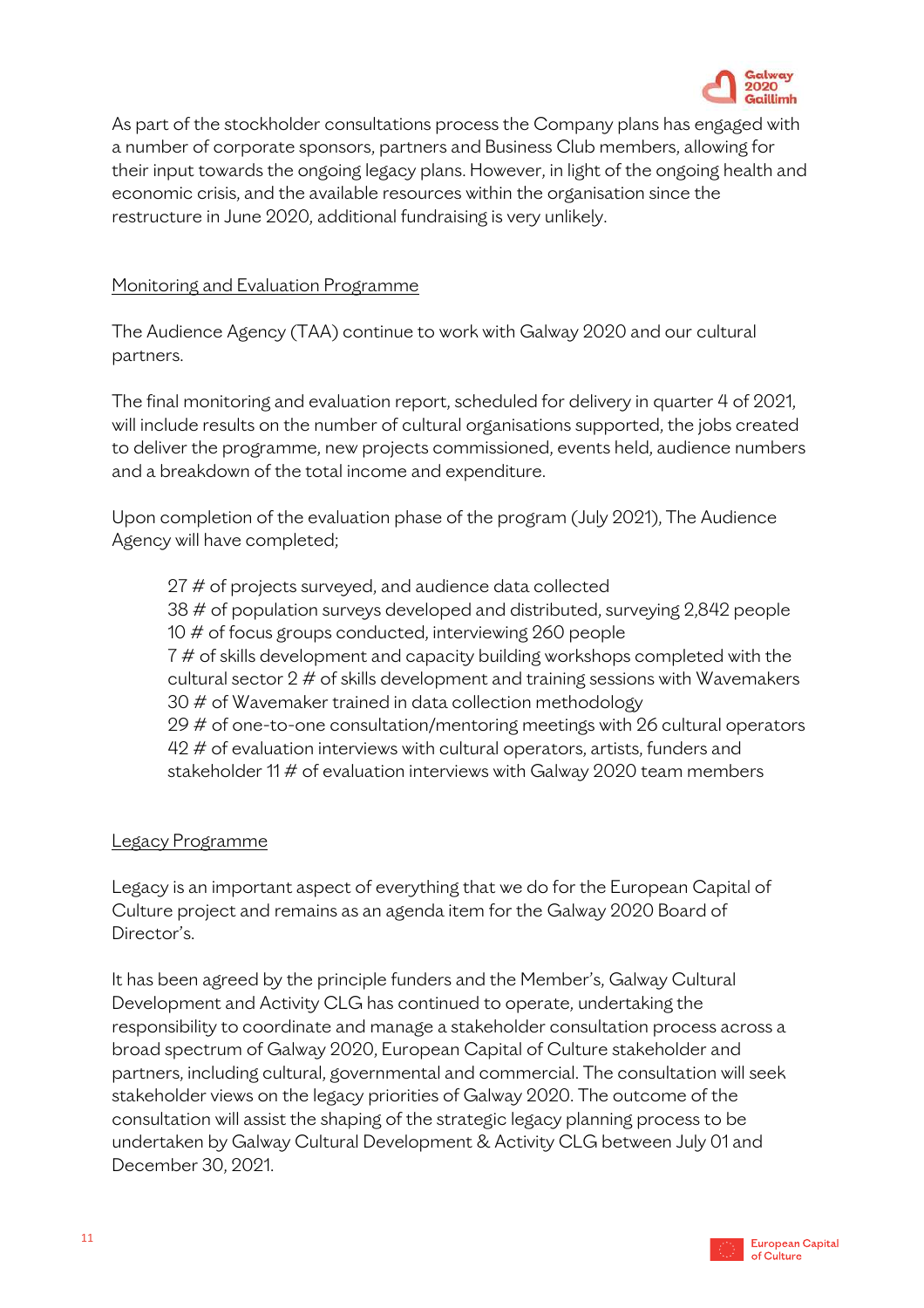

A small legacy team in Galway 2020 staff has remained in place to manage this consultation and legacy development work from July 1st to December 31, 2021.

The Galway 2020 Board has in the quarter to discuss plans for legacy, and it remains a strategic priority for the organisation.

#### Internal Controls

Proper internal controls are essential to the organizations. However due to its size of staff post June 2021 the appropriate level of segregation of duties may be limited.

There are internal and financial control systems in place which have been reviewed and tested as part of the Independent Accountant's Quarterly Review which accompanies this report.

#### Projected Cash Flows

The projected spend of funding received from the Department under the PDA Agreement is set out below.

| <b>Project Cash Flow</b>               | Post Sept 2021 |
|----------------------------------------|----------------|
| <b>Income</b>                          |                |
| Cash Balance - G2020 (30.09.2021)      | 636,629        |
| Cash Balance - GCC (30.09.2021)        | 287,497        |
| DCHG Funding - Legacy 2022             | 1,000,000      |
| Other Income                           |                |
|                                        | 1,924,126      |
| <b>Expenditure</b>                     |                |
| Programme Spend - Oct-Dec              | 433,702        |
| Programme Spend - Post 2021            | 354,292        |
| <b>Trade Creditors</b>                 | 23,158         |
| <b>Overheads &amp; Operation</b>       | 244,538        |
| Monitoring & Evaluations               | 15,000         |
|                                        | 1,070,690      |
|                                        |                |
| Surplus / (Deficit) 2021               | 853,437        |
|                                        |                |
| <b>Additional Income Opportunities</b> |                |
| Collected cash sponsorship @ 50%       | 250,568        |
| Adj. Surplus / (Deficit)               | 1,104,004      |

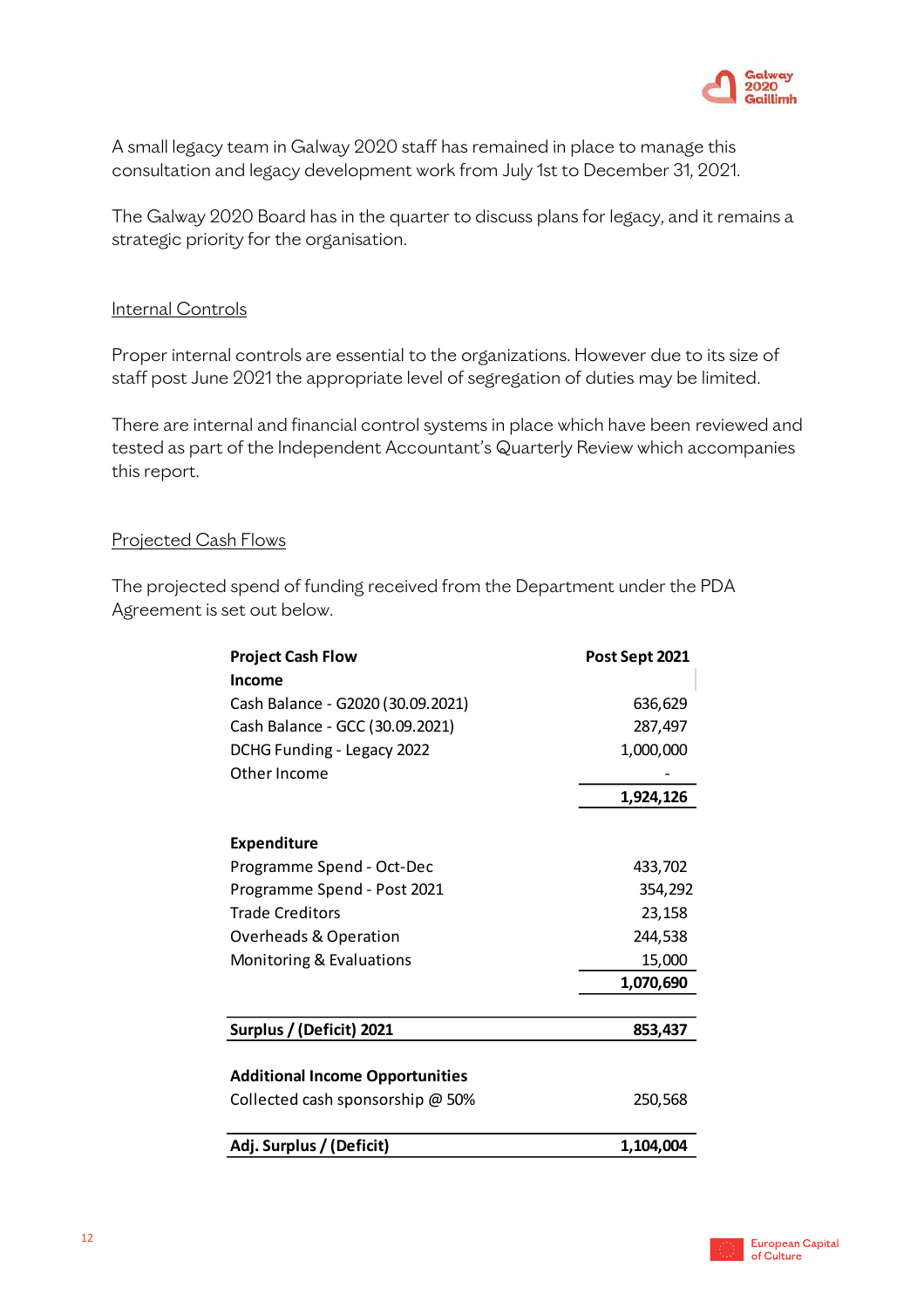

# **Staffing**

The Galway 2020 team as of Sept 30, 2021 comprises of a headcount of 5. The team outlined below consists of full and part-time positions, equating to the equivalent of 3.6 full time employees.

| Department           | Headcount |
|----------------------|-----------|
| Operations & Finance |           |
| Cultural Programming |           |
| Volunteering         |           |
| Total                |           |